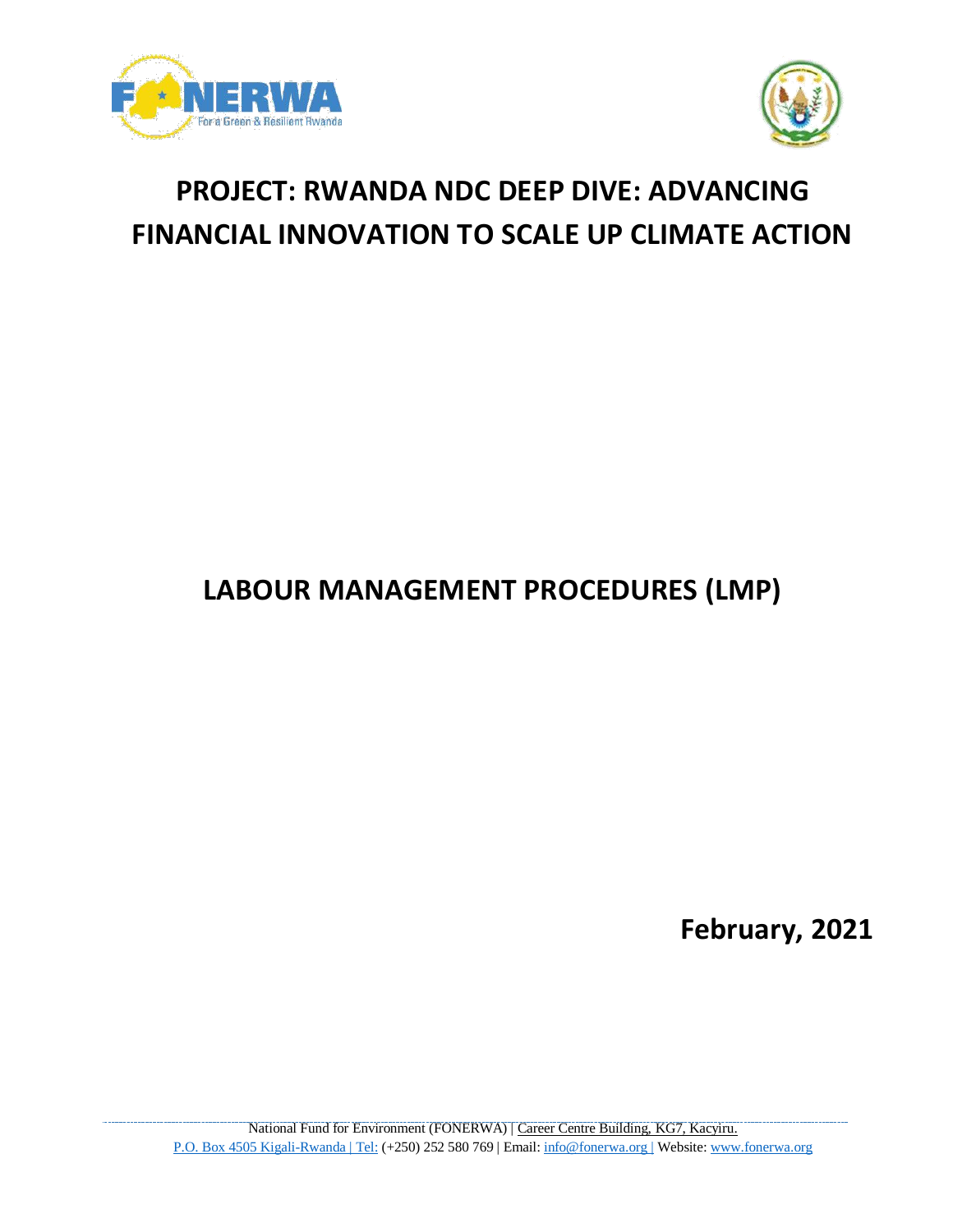



## Contents

| 1.          |  |  |
|-------------|--|--|
| 2.          |  |  |
| 3.          |  |  |
|             |  |  |
|             |  |  |
|             |  |  |
| 5.          |  |  |
| 6.          |  |  |
|             |  |  |
| $7_{\cdot}$ |  |  |
| 8.          |  |  |
| 9.          |  |  |
| 10.         |  |  |
| 11.         |  |  |
|             |  |  |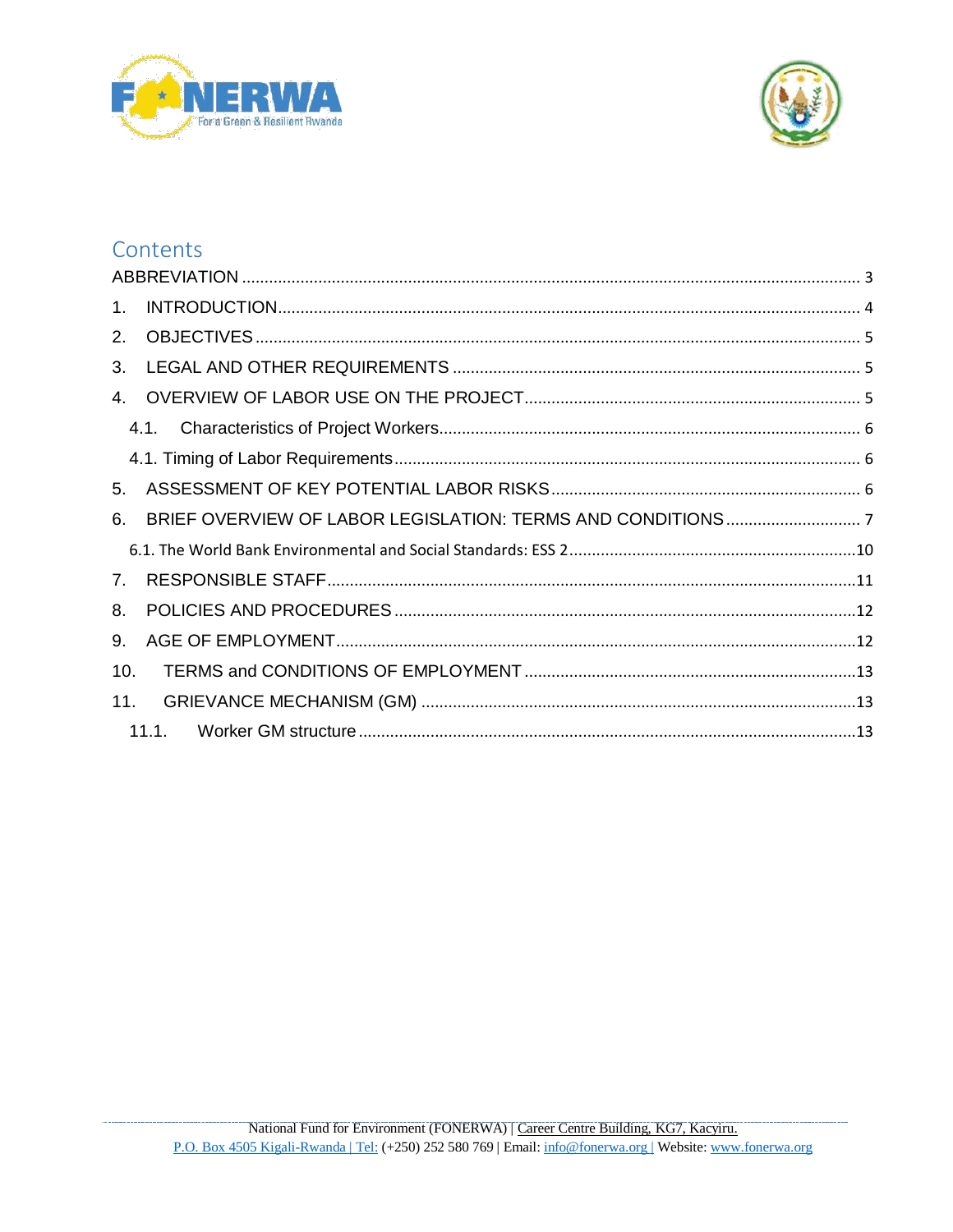



## <span id="page-2-0"></span>**ABBREVIATION**

- ESS: Environmental and Social Standards
- FONERWA: National Fund for Environment and Climate change
- GM: Grievance Mechanism
- LMP: Labour Management Procedures
- PDO: The Project Development Objective
- PIU: Project Implementation Unit
- RSSB: Rwanda Social Security Board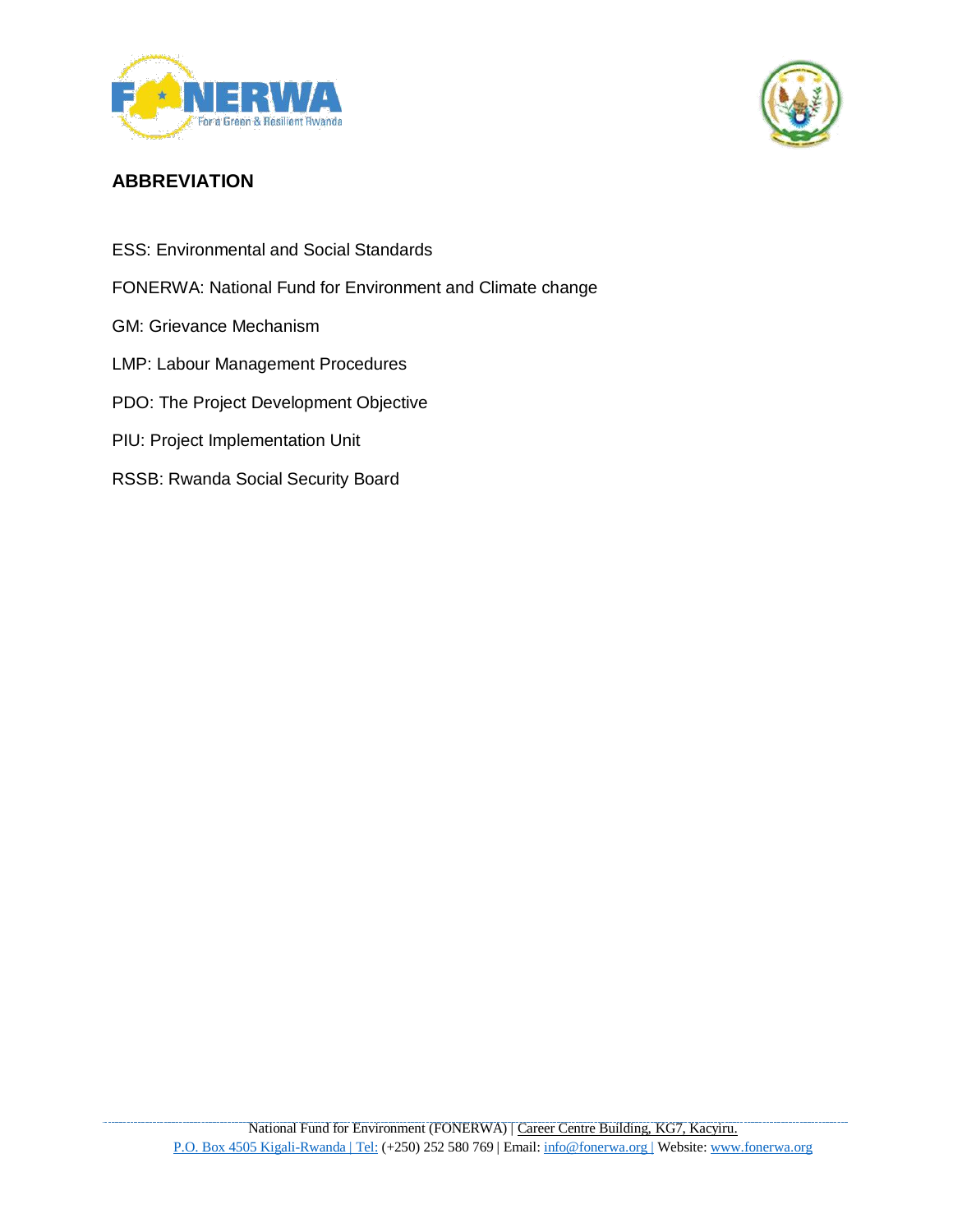



#### **1. INTRODUCTION**

<span id="page-3-0"></span>The Ministry of Finance and Economic Planning through National Fund for Environment and Climate change (FONERWA) is planning to implement the project titled "RWANDA NDC DEEP DIVE: ADVANCING FINANCIAL INNOVATION TO SCALE UP CLIMATE ACTION" under the support of World Bank (WB). The Project Development Objective (PDO) is to enhance the capacity of the government of Rwanda to advance financial innovation to accelerate climate change adaptation and mitigation in line with its Nationally Determined Contribution under the Paris Agreement. The project interventions turn around three main components namely (i) Identification, design, and operationalization of financial instruments to advance Rwanda's green growth and resilience while contributing to institutional strengthening (ii) Preparation of flagship NDC projects (iii) Project Management and Knowledge Exchange. The project will be implemented at the country level and it is expected to benefit FONERWA in its resource mobilization process while contributing to the country a climate-resilient country. Moreover, it will benefit the country in having the in-house capability of domestic resource mobilization towards achieving climate change mitigation and adaptation objectives.

Though the project will require minimal involvement of workers who will be mainly consultants working on some feasibility studies/project proposal and developments of some financial instruments identified above, it has been necessary to develop Labour Management Procedures (LMP) for its better implementation. The purpose of this LMP is to facilitate planning and implementation of the project in terms of working conditions and identify possible labor requirements and risks associated with the project and help to determine the resources necessary to address project labor issues. This LMP has been designed following national and international labour standards and policies on occupational health and safety and workplaces, Child Labour and employment in general.

Since the project will mainly involve some project design and feasibility works, total number of workers will include (i) direct staff at FONERWA level who will be following up and coordinating the implementation of projects activities as per identified components (ii) the contracted personnel (consultants) who will be designing the identified financial instruments and proposals development. The project activities are expected not to cause any physical risks to contracted personals but the process of recruitment will follow National labour law (N° 66/2018 of 30/08/2018) and international labor standards especially the World Bank standard on labor (ESS2) to address risks that may occur.

The skilled workers (consultants/firms) that will participate in the implementation of this project will be paid in accordance to their qualification, the scope of the work and market rates.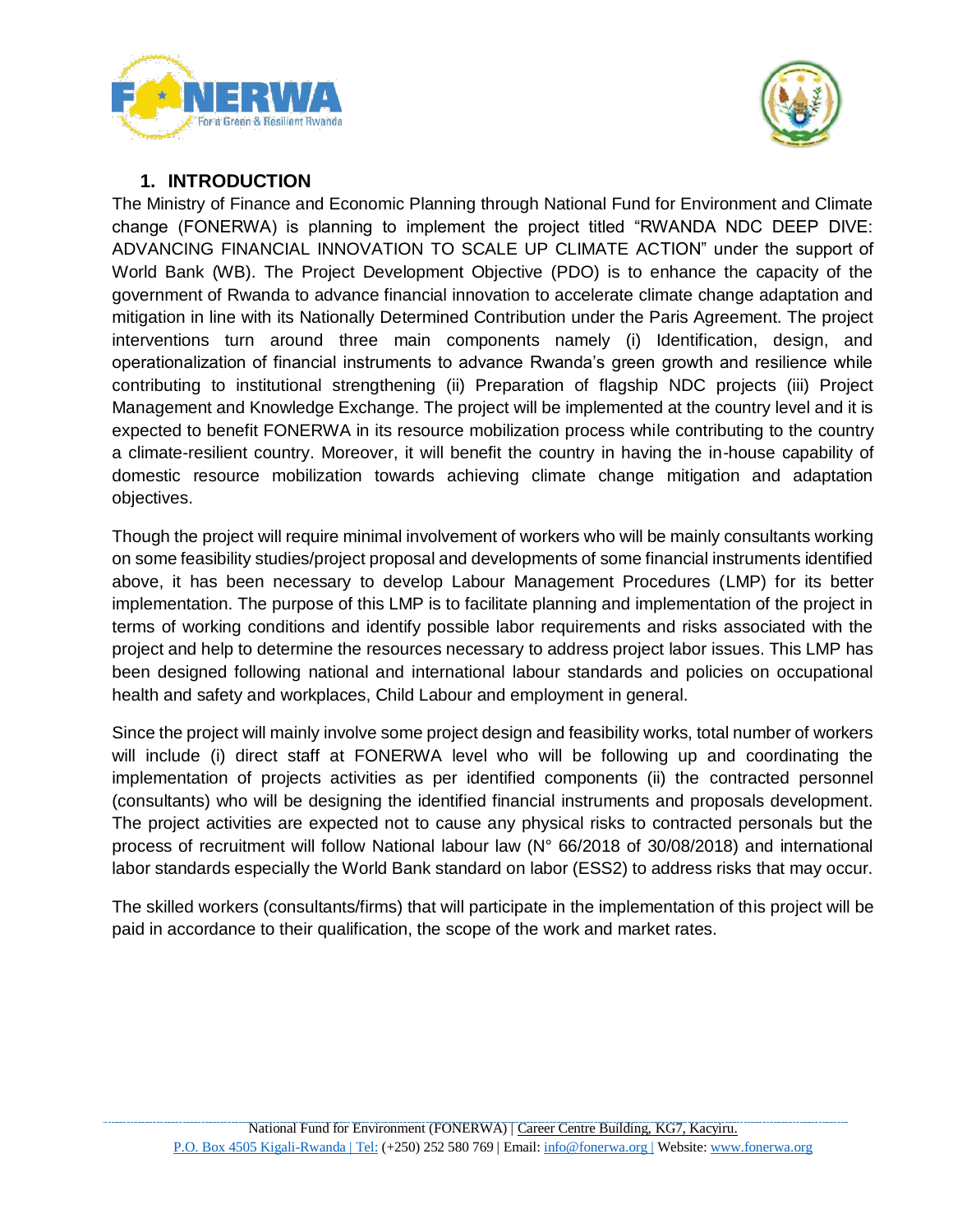



## **2. OBJECTIVES**

<span id="page-4-0"></span>The objectives of this LMP Plan are to:

- $\checkmark$  Promote fair and equitable labour practices for the fair treatment, non-discrimination and equal opportunity of workers;
- $\checkmark$  Protect workers' rights and promote healthy, safe, secure and comfortable working conditions;
- $\checkmark$  Ensure the management and control of risks that may pose labour-related risks during the recruitment and implementation of the project.

## **3. LEGAL AND OTHER REQUIREMENTS**

<span id="page-4-1"></span>Various national policies, laws, international treaties ratified by Rwanda and systems are applicable to the implementation of this project. Such requirements are summarily outlined in this LMP.

## <span id="page-4-2"></span>**4. OVERVIEW OF LABOR USE ON THE PROJECT**

This section describes the number of Project Workers. Project Workers will include direct workers, contracted workers and local labor that are skilled. The direct workers are workers on the project are those from FONERWA who will oversee the management and implementation of the project. Other direct workers will include the consultants/ firms that will be hired to work on different planned activities under the project. International migrants will have the rights for competition following the requirements of relevant laws on employment in Rwanda. The total number of workers to be employed on the project, and the different types of workers include the direct workers and contracted workers.

The following provides the estimate on the types of workers to be recruited:

- **Direct workers:** The project will be implemented by the Project Implementation Unit (PIU) under FONERWA which will be established for the management of the project on a daily basis and play a linkage role between the institution and hired consultants. Direct workers will also comprise consultant firms that will be selected to perform various tasks within different project components under agreed contracts.
- **Contracted Workers:** Contracted workers will be employed as deemed appropriate by recruited consultancy firms. contracted workers are expected to be primarily employees of Consultant teams or other subcontracted firms providing technical assistance services.

The precise number of project direct and contracted workers who will be employed are not known as of now. This will become known as and when implementation begins.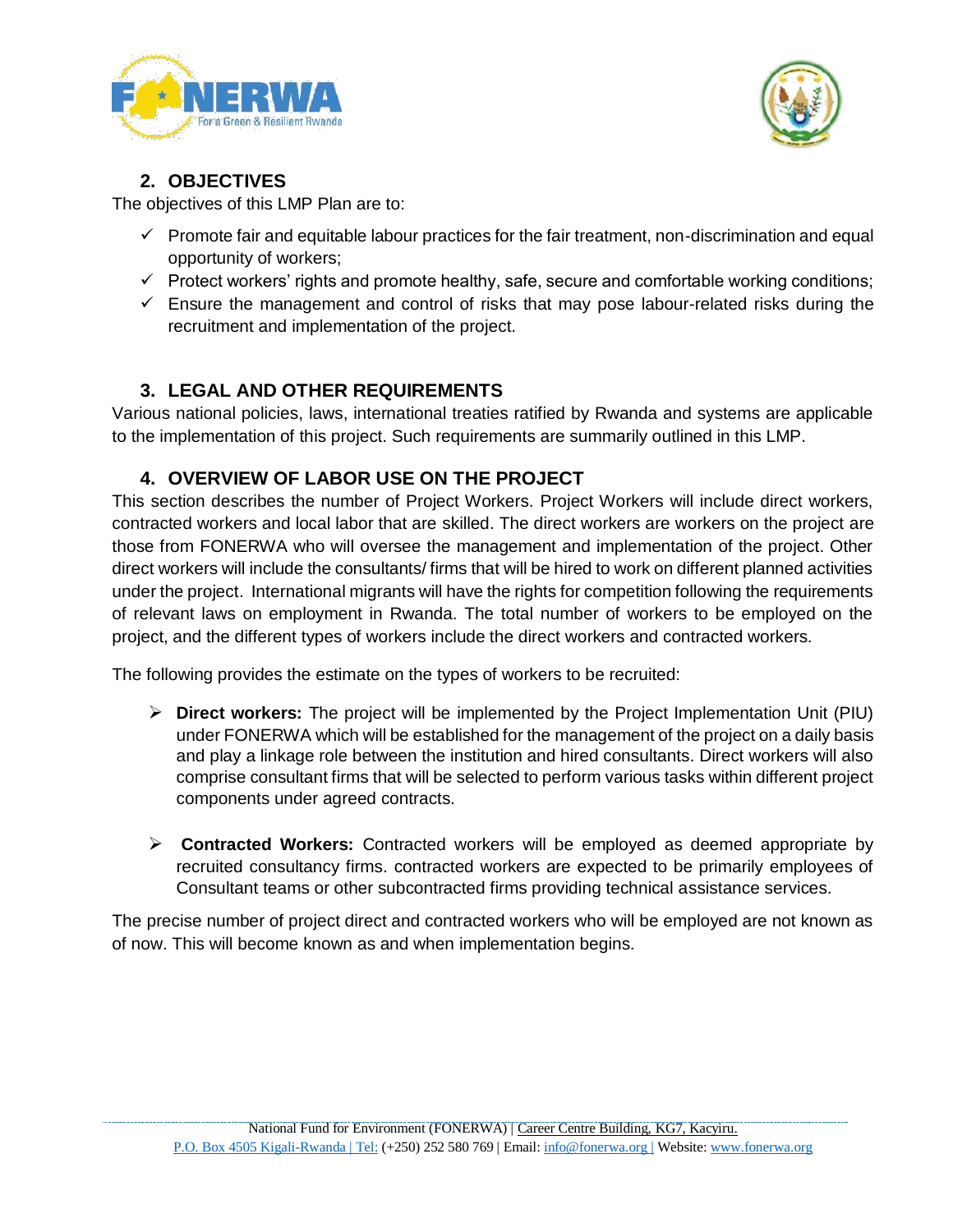



### *4.1. Characteristics of Project Workers*

<span id="page-5-0"></span>The following are the key characteristics of project workers:

- The minimum age for project workers is 18 years;
- The project workers' recruitment will be inclusive vis-à-vis different aspects such as gender and disability;
- The direct workers will be recruited at FONERWA level while other skilled consultants will be outsourced from both national and international level;
- All workers will have work contracts specifying work Terms of Reference.

### <span id="page-5-1"></span>*4.1. Timing of Labor Requirements*

The direct workers (PIU staff) at FONERWA level will be required full time for the entire project duration. Other experts/consultants will be hired once the project starts and terms of reference for their tasks are finalized. Timing for involvement of contracted workers will be known at later stages, however it is clear that they will be engaged depending on implementation of various activities under different components on specific time slots.

## **5. ASSESSMENT OF KEY POTENTIAL LABOR RISKS**

<span id="page-5-2"></span>Given the small-scale of project interventions, and no construction activities to be supported by the project, no major risks are envisaged. However, the following risks are expected to happen:

- **Lack of contracts for hired personnel/consultants:** The consultants to work on different deliverables as identified in the project components will be hired for short term assignments and it will be governed by the contracts between concerned parties before assignments execution and the management of these workers, wages, modes of payment and all other issues related to contract termination will be explicit in the contracts. The contract will be done in accordance with the provisions in law N° 66/2018 of 30/08/2018 regulating labor in Rwanda.
- **Use of child labour in the project implementation:** the project has no on-ground activities that may involve child labour, required personnel (consultants) will be people with high qualification and experience
- **Lack of transparency in hiring the consultants:** hiring of consultants will be done in a transparent way following Rwanda labor and procurement laws. The Terms of Reference for planned activities under this project will be posted on Electronic procurement (e-procurement) systems where everyone can apply and the evaluation of the bids will be done by FONERWA through its Internal Tender Committee that was established. Inclusiveness (Gender sensitive) will be among the requirement for consultancy firms.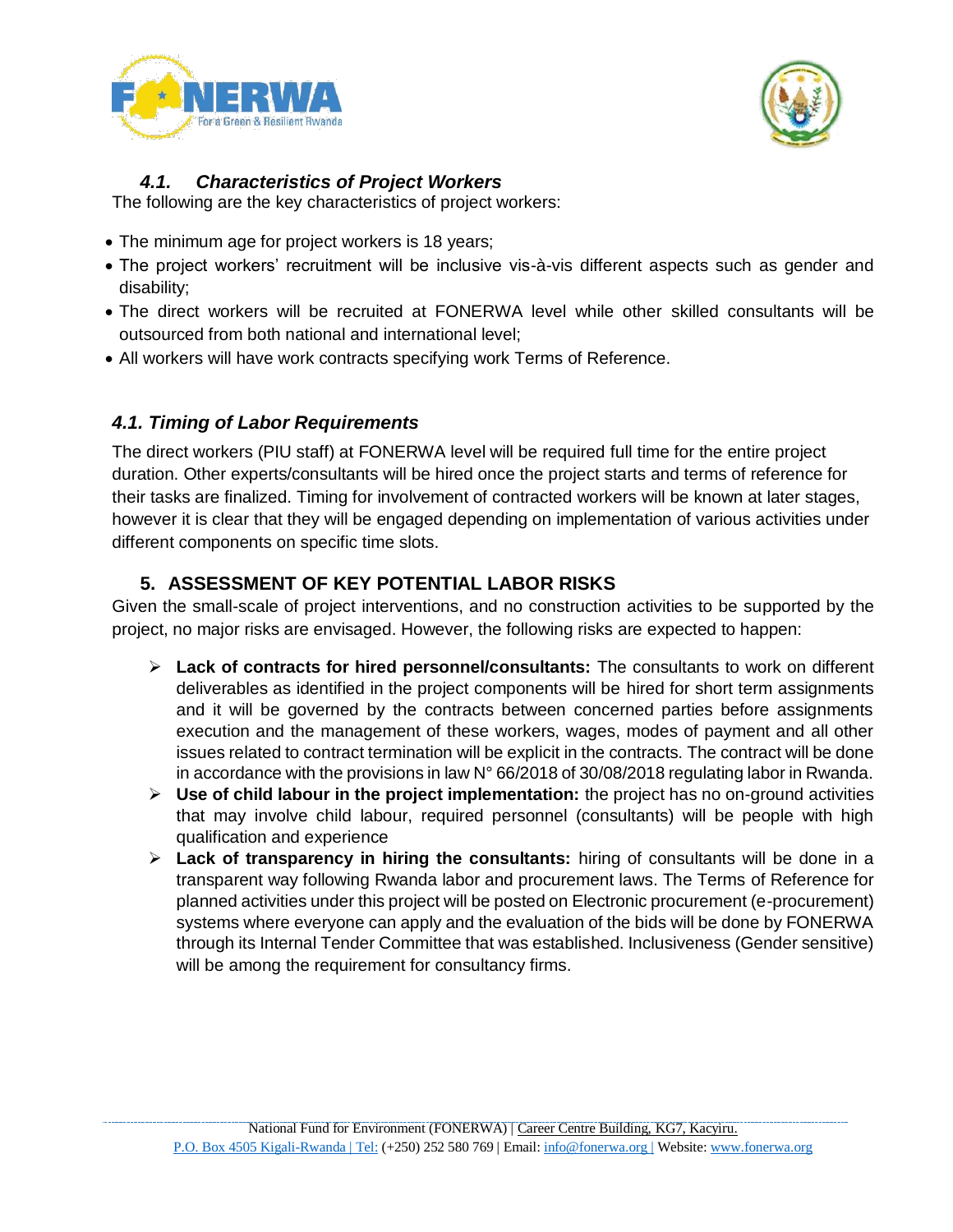



Engagement and management of contractors/subcontractors (consultants/firms) will be done by the FONERWA while subcontractors will be managed by those who were contracted.

#### **6. BRIEF OVERVIEW OF LABOR LEGISLATION: TERMS AND CONDITIONS**

<span id="page-6-0"></span>This section sets out the key aspects of national labor legislation with regards to terms and conditions of work, and how national legislation applies to different categories of workers identified. The working relationship between employers and workers in Rwanda is governed by the Law  $N^{\circ}$  66/2018 of 30/08/2018 regulating Labour and its implementing orders. This Law applies to employees working in formal sector and informal sector for some aspects such as occupational health and safety, social security, prohibition of child labour etc.…(Art.2).

The minimum age for admission to employment is sixteen (16) years. However, a child aged between thirteen (13) and fifteen (15) years is allowed to perform only light works in the context of apprenticeship.

A child below the age of eighteen (18) years is prohibited to work in the following forms of work:

- $\triangleright$  forms of work which are physically harmful to the child;
- $\triangleright$  work underground, under water, at dangerous heights or in confined spaces;
- $\triangleright$  work with dangerous machinery, equipment and tools, or which involves the manual handling or transport of heavy loads;
- $\triangleright$  work in an environment which exposes the child to temperatures, noise levels or vibrations damaging to his/her health;
- $\triangleright$  work for long hours or during the night or work performed in confined spaces.

An employment contract for project workers shall be fixed and in written form with specification of employment terms and conditions and shall be signed off by the employer and employee. Upon performance, some of the workers' contracts shall be renewed if there still activities requiring such workers. Also the employment relationship between the employer and foreign employee is also governed by the Law N° 66/2018 of 30/08/2018 regulating labour in Rwanda.

According to the Article 40 of the above mentioned Law, an employee has the rights to work in an environment where health and safety in the workplace are guaranteed, receive equal salary for works of equal value without discrimination of any kind, to be provided leave as provided for by the Law, join a trade union of his/her choice and to be trained by his/her employer.

The maximum working hours are forty-five (45) hours per week. However, an employee can work extra hours upon the agreement with his or her employer and daily timetable for work hours and break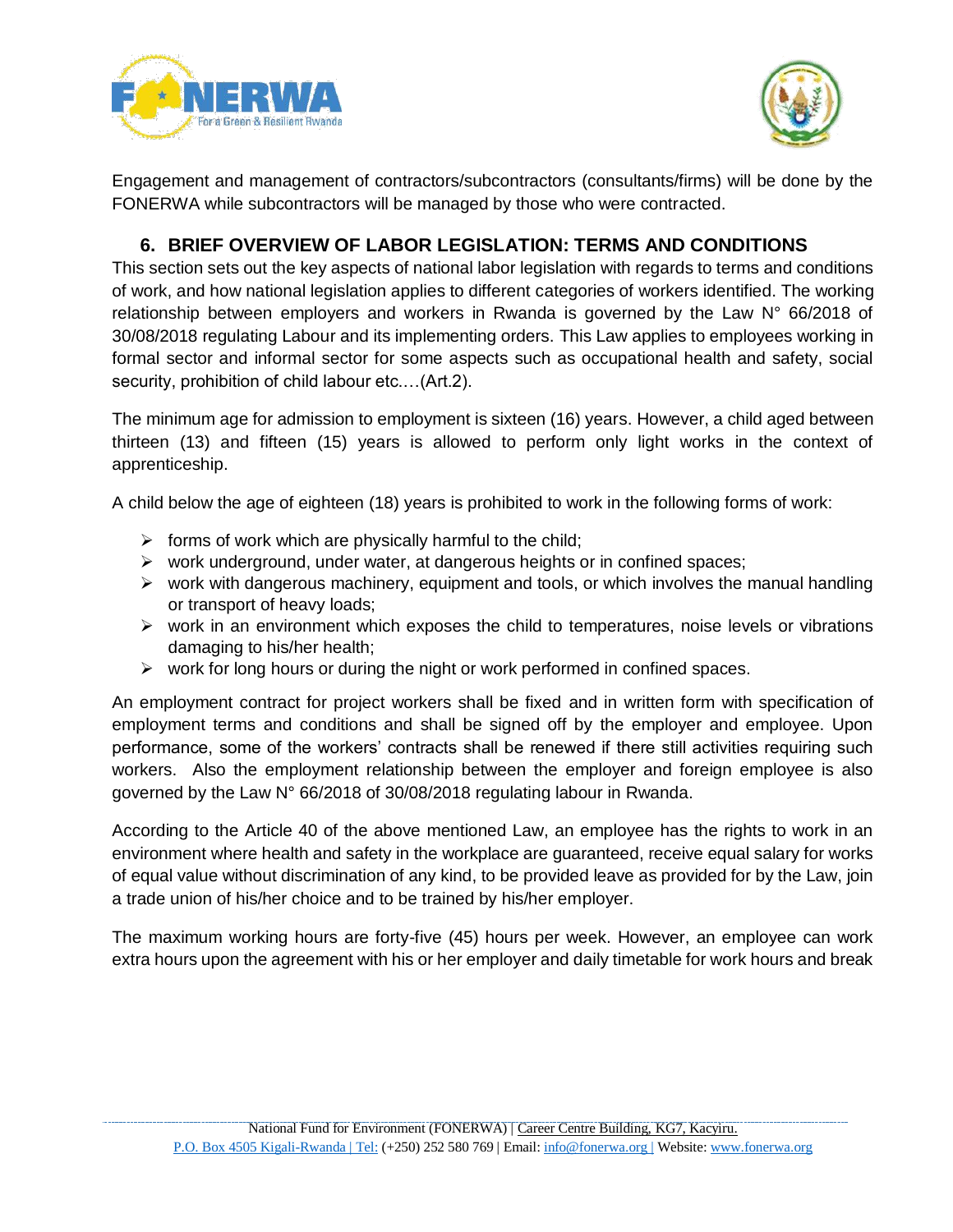



for an employee is determined by the employer. An employer provides an employee with a break of not less than twenty-four (24) hours a week. In case an employee has worked extra time, he or she is entitled to a rest or payment for compensating the working overtime.

On the aspect of leave, an employee is entitled to an annual leave. He/she can also receive circumstantial leave, maternity, sick leave or authorized absence and has the right to official public holiday and benefits from his/her full salary.

An employee is entitled to his or her salary for the work done and which is paid every day for an employee employed on hourly or daily basis, every week for an employee recruited for a week, every fifteen days for an employee recruited for a fortnight and every month for employee recruited on a one-month basis.

In terms of social security, an employer shall affiliate direct workers to Rwanda Social Security Board (RSSB) for occupational risks and pension.

The termination of an employment contract will be subject to a legitimate reason and notice period of at least fifteen (15) days, in case an employee has served for less than one (1) year and at least thirty (30) days, in case an employee has served for more than one (1) year. Any unlawful termination of employment contract gives rise to the payment of damages which cannot go below his/her three (3) months' salary, nor exceed his/her six (6) months' salary.

The termination of employment contract due to economic reasons, technological transfer or sickness for an employee having served for at least twelve (12) consecutive months entails the employee's right to terminal benefits (Article 31 of Labour).

As per provision stipulated in the Rwandan labour law, cases of labour disputes will be settled amicably at the level of workers Delegates. If not possible, the concerned party refers the matter to the labour inspector of the area where enterprise is located. When the case is not resolved at the level of labour inspectorate, it is referred to the competent court.

The case of **likely presence of migrants or seasonal workers** will be managed as per the law n° 66/2018 of 30/08/2018 regulating labour in Rwanda in its Article 12 which provides for that "the employment relationship between the employer and foreign employee is governed by this Law unless otherwise provided for by international treaties ratified by Rwanda." In this project, there may be a possibility of employment of migrants and seasonal workers. In the event of their employment, provisions of the law regulating labour in Rwanda and other relevant laws on these matters shall be applied.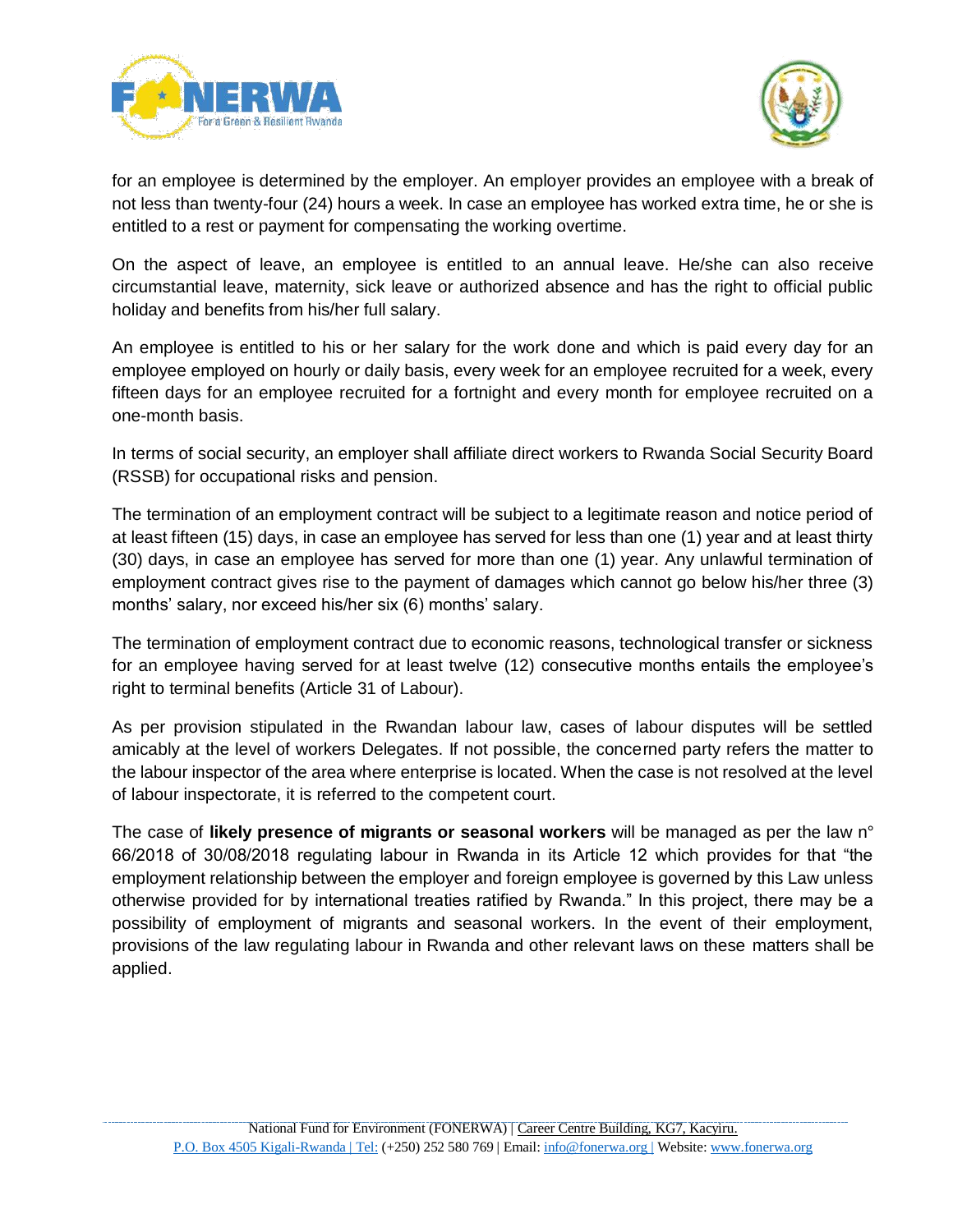



The law N°57/2018 of 13/08/2018 on Immigration and Emigration in Rwanda also provides for the matters relating to residence permit for a foreign employee who works in Rwanda as determined by the Rwandan immigration and emigration Laws. This will for instance apply in case there are foreign consultants to work on some project activities. Similarly, foreign workers may be applicable for positions planned for coaches or construction activities for Teacher Training Colleges and Model Schools where contractors will be necessary.

The Article 33 of the above law provides for requirements for the foreign employee to be given employment and those requirements include possession of appropriate residence permits and other relevant documents allowing him/her to work and stay in Rwanda.

The recruitment of project workers will be free from any kind of discrimination as provided for by the Law regulating Labour in Rwanda especially in its article 9 stipulating that "An employer must give employees equal opportunities at the workplace".

"An employer is prohibited from discriminating employees on basis of ethnic origin, family or ancestry, clan, skin color or race, sex, region, economic categories, religion or faith, opinion, fortune, cultural difference, language, physical or mental disability or any other form of discrimination. Every employer must pay employees equal salary for work of equal value without discrimination of any kind". The same provision of the law will also be applicable in case of any labour influx occurrence.

The existing laws also have provisions applicable for handling some potential risks. As a matter of instance, the article 5, 6 and 7 of the labour law provide for that the minimum age for employment is 16, so it is prohibited to employ a child and use of forced labour. This addresses the likely incidents of child labor or forced labor, with reference to the sector or locality.

The Article 117, 118, 119, 120 and 121 of Law n° 66/2018 of 30/08/2018 regulating labour in Rwanda provides for penalties and administrative sanctions for employment of children and offences related to occupational health and safety and other actions of non-compliance with labor standards.

Gender based violence is not acceptable in Rwandan Laws, in the event of occurrence, it will be punished in accordance with relevant laws. This differs from discrimination in general as this is specifically related to any mistreatment or non-provision of any rights to any worker on grounds of one's gender.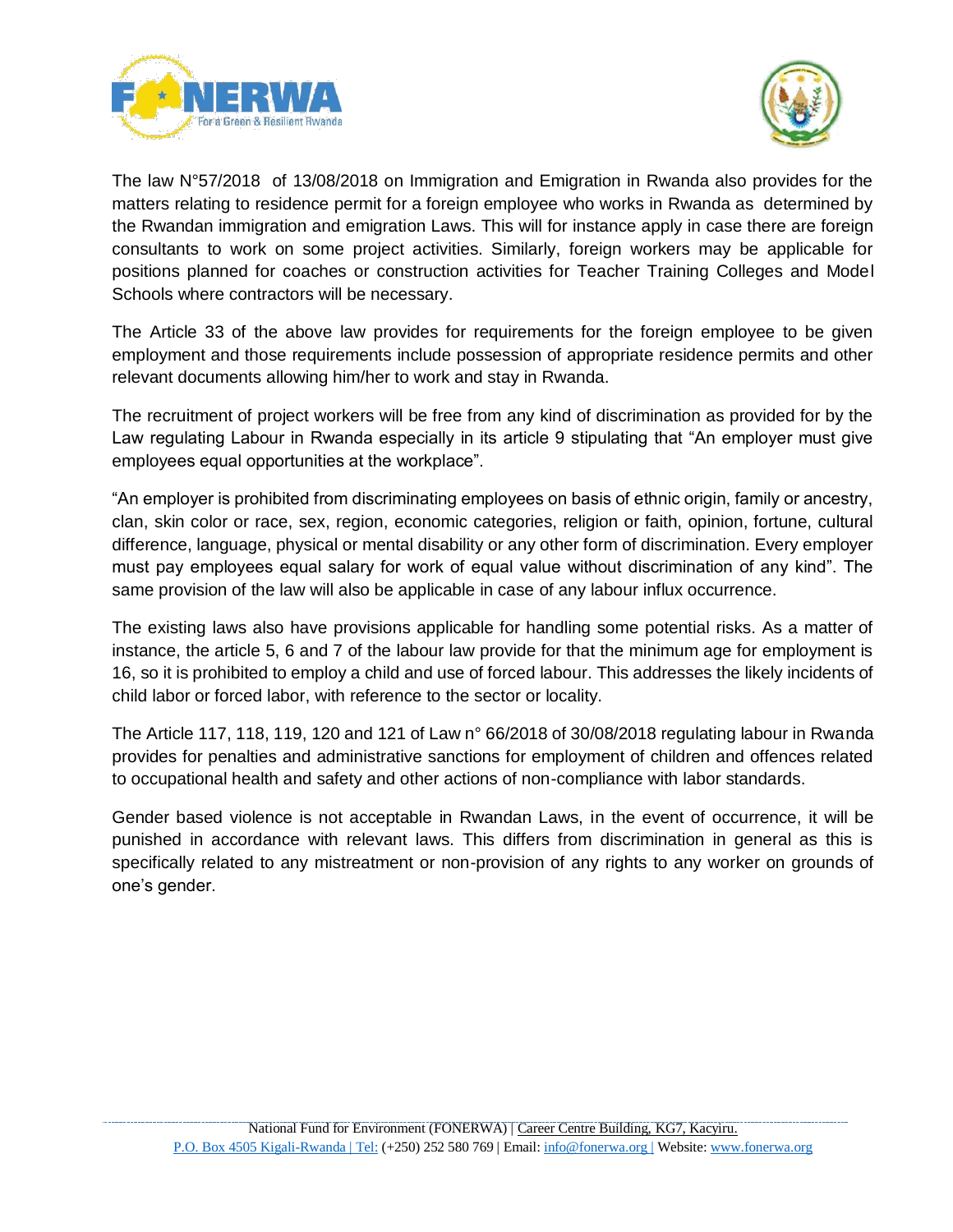



## <span id="page-9-0"></span>*6.1. The World Bank Environmental and Social Standards: ESS 2*

The World Bank"s stipulations related to labor are outlined in its Environmental and Social Standard 2 on Labor and Working Conditions (ESS2). This helps the Borrowers in promoting sound workermanagement relationships and enhance the development benefits of a project by treating workers in the project fairly and providing safe and healthy working conditions. Key objectives of the ESS2 are to:

- $\triangleright$  Promote safety and health at work;
- $\triangleright$  Promote the fair treatment, nondiscrimination and equal opportunity of project workers;
- $\triangleright$  Protect project workers, including vulnerable workers such as women, persons with disabilities, children (of working age, in accordance with this ESS) and migrant workers, contracted workers, community workers and primary supply workers, as appropriate;
- $\triangleright$  Prevent the use of all forms of forced labor and child labor;
- $\triangleright$  Support the principles of freedom of association and collective bargaining of project workers; in a manner consistent with national law; and
- $\triangleright$  Provide project workers with accessible means to raise workplace concerns.

ESS2 applies to project workers including fulltime, part-time, temporary, seasonal and migrant workers. Where government civil servants are working in connection with the project, whether full-time or part-time, they will remain subject to the terms and conditions of their existing public sector employment agreement or arrangement, unless there has been an effective legal transfer of their employment or engagement to the project. ESS2 will not apply to government civil servants.

The Borrower is responsible for developing and implementing written labor management procedures applicable to the project. These procedures set out the way in which project workers will be managed, in accordance with the requirements of national law and this ESS. The procedures will address the way in which this ESS will apply to different categories of project workers including direct workers, and the way in which the Borrower will require third parties to manage their workers.

Project workers will be provided with information and documentation that is clear and understandable regarding their terms and conditions of employment. The information and documentation will set out their rights under national labor and employment law (which will include any applicable collective agreements), including their rights related to hours of work, wages, overtime, compensation and benefits, as well as those arising from the requirements of this ESS. This information and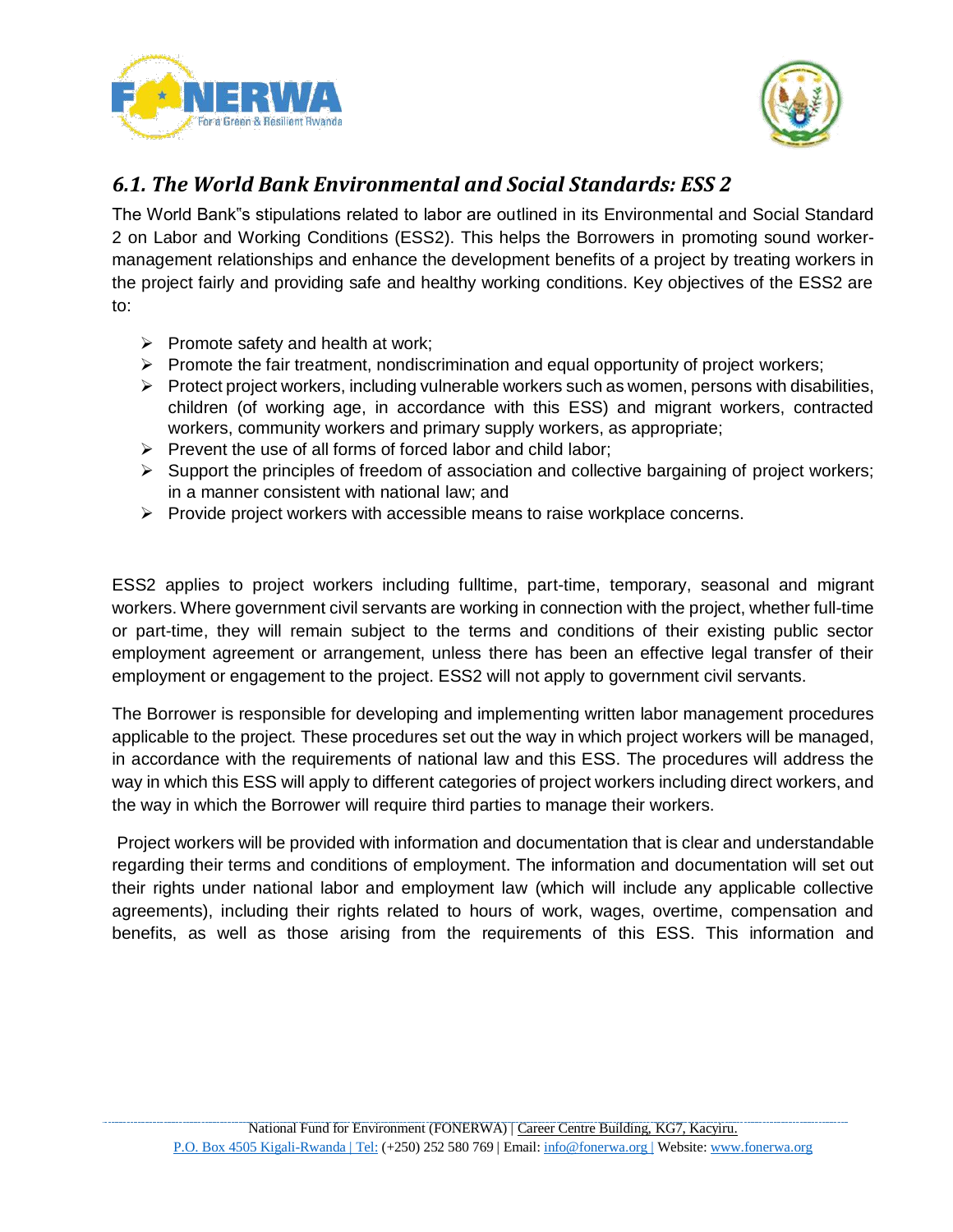



documentation will be provided at the beginning of the working relationship and when any material changes to the terms or conditions of employment occur.

The employment of project workers will be based on the principle of equal opportunity and fair treatment, and there will be no discrimination with respect to any aspects of the employment relationship, such as recruitment and hiring, compensation (including wages and benefits), working conditions and terms of employment, access to training, job assignment, promotion, termination of employment or retirement, or disciplinary practices.

#### <span id="page-10-0"></span>**7. RESPONSIBLE STAFF**

The designated staff under FONERWA will directly supervised the NDC Deep Dive project. The assigned person will oversee and guide all the workers associated with the project. The coordinator, on a daily basis, will coordinate the project activities including relations with hired consultants that will perform various tasks.

The human resources person assigned by FONERWA and the Environmental and Social specialists will be responsible for the following within their responsibility area:

- $\triangleright$  Implementing these labor management procedures;
- $\triangleright$  Ensuring that contractors comply with this labor management procedure;
- $\triangleright$  Monitoring to verify that consultancy firms/contractors are meeting labor obligations required by the law n° 66/2018 of 30/08/2018 regulating labour in Rwanda and ESS2;
- Monitoring contractors and subcontractors" implementation of labor management procedures;
- $\triangleright$  Monitoring and implement training on LMP for project workers;
- $\triangleright$  Ensuring that the grievance redress mechanism for project workers is established and implemented and that workers are informed of its purpose and how to use it;
- > Monitoring implementation of the Worker Code of Conduct.

The Contractors (Consultants) will be responsible for the following:

- $\triangleright$  To obey requirements of the national legislation and this labor management procedure;
- Maintain records of recruitment and employment process of contracted workers;
- $\triangleright$  Communicate clearly job description and employment conditions to contracted workers;
- $\triangleright$  Have a system for regular review and reporting on labor obligation performance.

When contractor(s) are known, this labor management procedure can be updated to include additional details about companies, hired workforce and etc., as necessary.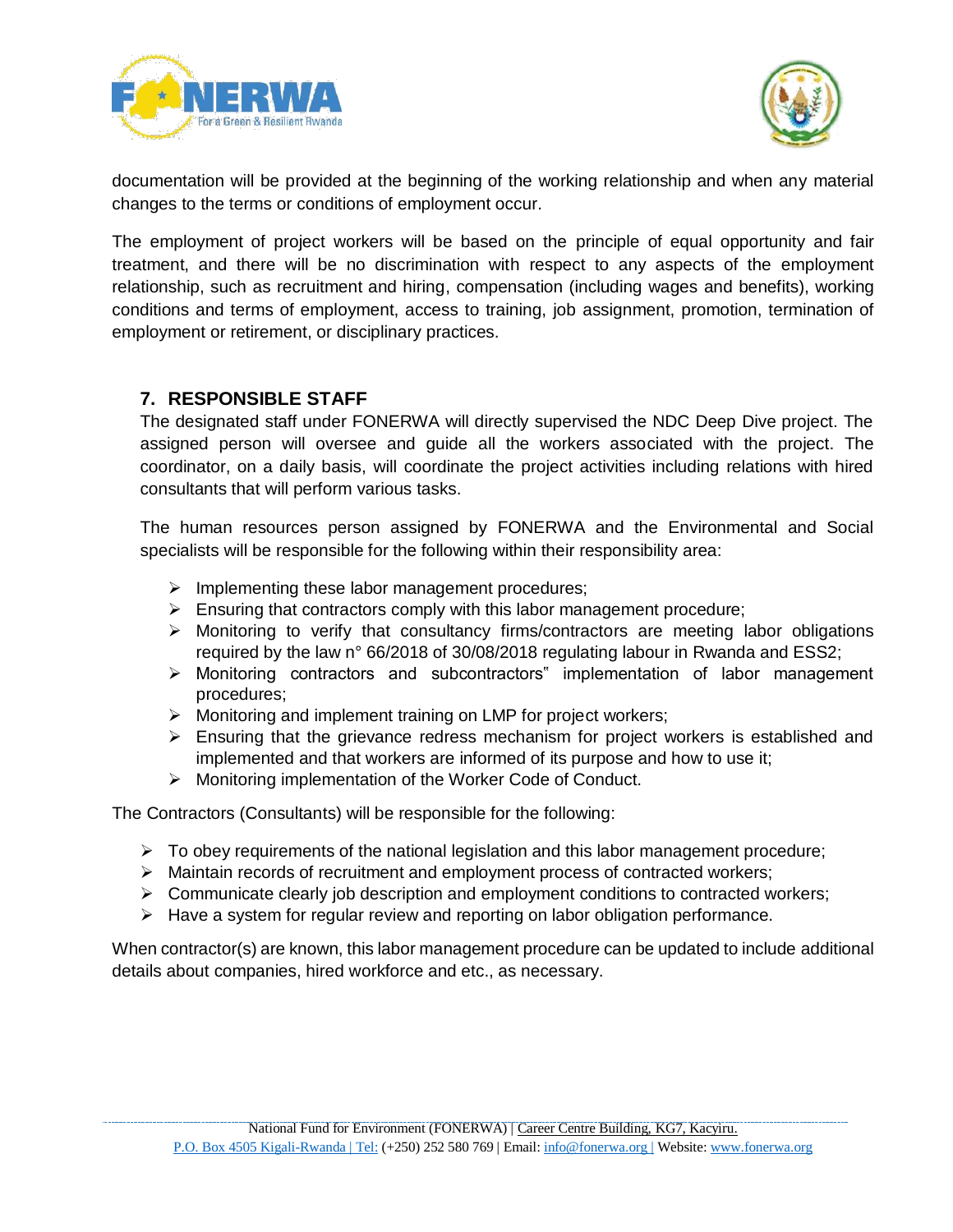



#### <span id="page-11-0"></span>**8. POLICIES AND PROCEDURES**

As specified in the Labor Code, employment of project workers will be based on the principles of non-discrimination and equal opportunity. There will be no discrimination with respect to any aspects of the employment relationship, including recruitment, compensation, working conditions and terms of employment, access to training, promotion or termination of employment. The following measures will be monitored by FONERWA Human Resources department for the NDC Deep Dive project workers. To ensure fair treatment of all employees:

- $\triangleright$  Recruitment procedures will be transparent, public and non-discriminatory, and open with respect to ethnicity, religion, sexuality, disability or gender;
- $\triangleright$  Clear Terms of Reference will be provided in advance of recruitment and will explain the skills required for each assignment;
- $\triangleright$  All workers (consultants) will have written contracts describing terms and conditions of work and will have the contents explained to them. They will sign the employment contract;
- $\triangleright$  Employees (consultants) will be informed at least two months before their expected release date of the coming termination;
- $\triangleright$  Depending on the origin of the employer and employee, employment terms and conditions will be communicated in a language that is understandable to both parties;
- $\triangleright$  In addition to written documentation, an oral explanation of conditions and terms of employment will be provided to workers who may have difficulty understanding the documentation.

#### **9. AGE OF EMPLOYMENT**

<span id="page-11-1"></span>Law N° 66/2018 of 30/08/2018 regulating labour in Rwandan prohibits anyone under 18 from performing "unhealthy or heavy" labor and there are special requirements for leave, work hours, and other conditions of employment. It is expected that people to be hired within the project will be over 18 years. Given the nature of work, mostly high skilled labor requiring higher education qualification and experience, it is not expected that employees between 15-18 will be employed by the project.

FONERWA Human resources department will be required to verify the identity of all workers (consultants)). This will require workers/firms to provide official documentation, which could include a birth certificate, national identification card, passport, or medical record. If a child under the minimum age is discovered working on the project, measures will be taken to immediately terminate the employment or engagement of the child in a responsible manner, taking into account the best interest of the child.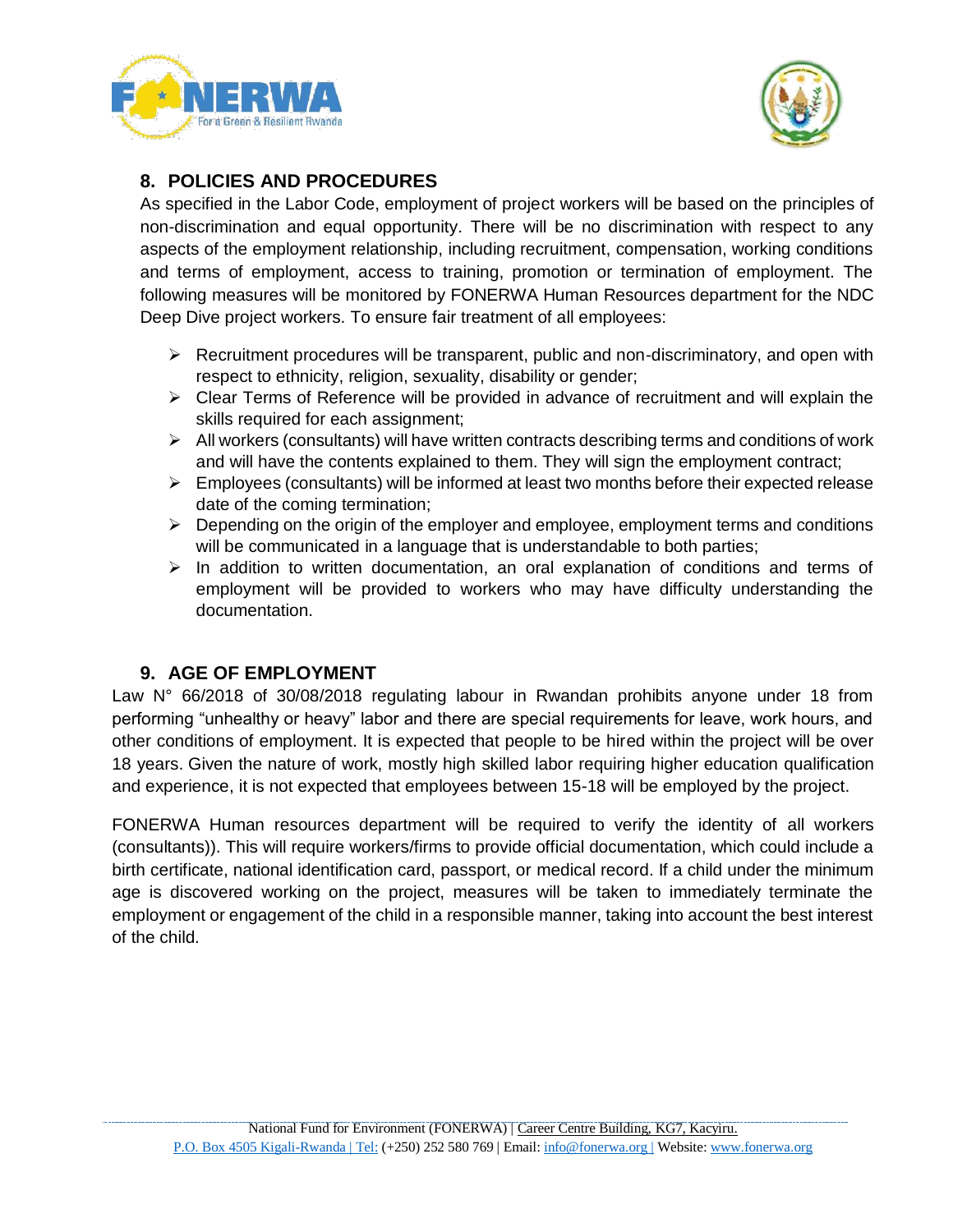



#### **10.TERMS and CONDITIONS OF EMPLOYMENT**

<span id="page-12-0"></span>Terms and conditions of direct workers fort this project are determined by their individual contracts. Permanent project staff from FONERWA will have individual agreements (labor contract or service contract) with fixed monthly wage rates. All the recruiting procedures should be documented and filed in the folders in accordance to the requirements of labor legislation of the Republic of Rwanda. Working hour per week employment shall be determined by contracted consultants/firms. Requirements and conditions of overtimes and leave durations shall be agreed as part of individual/firm's contracts.

#### **11.GRIEVANCE MECHANISM (GM)**

<span id="page-12-1"></span>A grievance mechanism (GM) will be provided for all direct workers and contracted workers to raise workplace concerns. Such workers will be informed of the grievance mechanism at the time of recruitment and the measures put in place to protect them against any reprisal for its use. Measures will be put in place to make the grievance mechanism easily accessible to all such project workers.

Considering the fact that very limited number of people (mostly firms) will be employed within the Project, a simple project specific GM will be established for workers. This GM is not same as the grievance mechanism to be established for project affected stakeholders. The project specific GM for the workers will\ be at FONERWA level. It should be emphasized that this GM is not an alternative/substitution to legal/juridical system for receiving and handling grievances. However, this is formed to mediate and seek appropriate solutions to labor related grievances, without escalating to higher stages. Having said that, all employees always have rights, according to Rwandan legislation, to access judicial/legal grievance management system.

#### <span id="page-12-2"></span>*11.1. Worker GM structure*

**At FONERWA Level:** Environmental and Social Safeguard specialist will serve as Grievance Focal Point (GFP) to file the grievances and appeals. He will be responsible to coordinate with relevant departments/organization and persons to facilitate addressing these grievances. If the issue cannot be resolved at FONERWA level within 7 working days, then it will be escalated to the Ministry level and later to the court of law as a final alternative.

**At Ministry level:** If there is a situation in which there is no response from FONERWA, or if the response is not satisfactory then complainants and feedback providers have the option to contact the Focal Person in the Ministry of Environment directly to follow up on the issue.GM will be accessible to all employees through various means (written, telephone, fax, social media etc). Grievance logbook